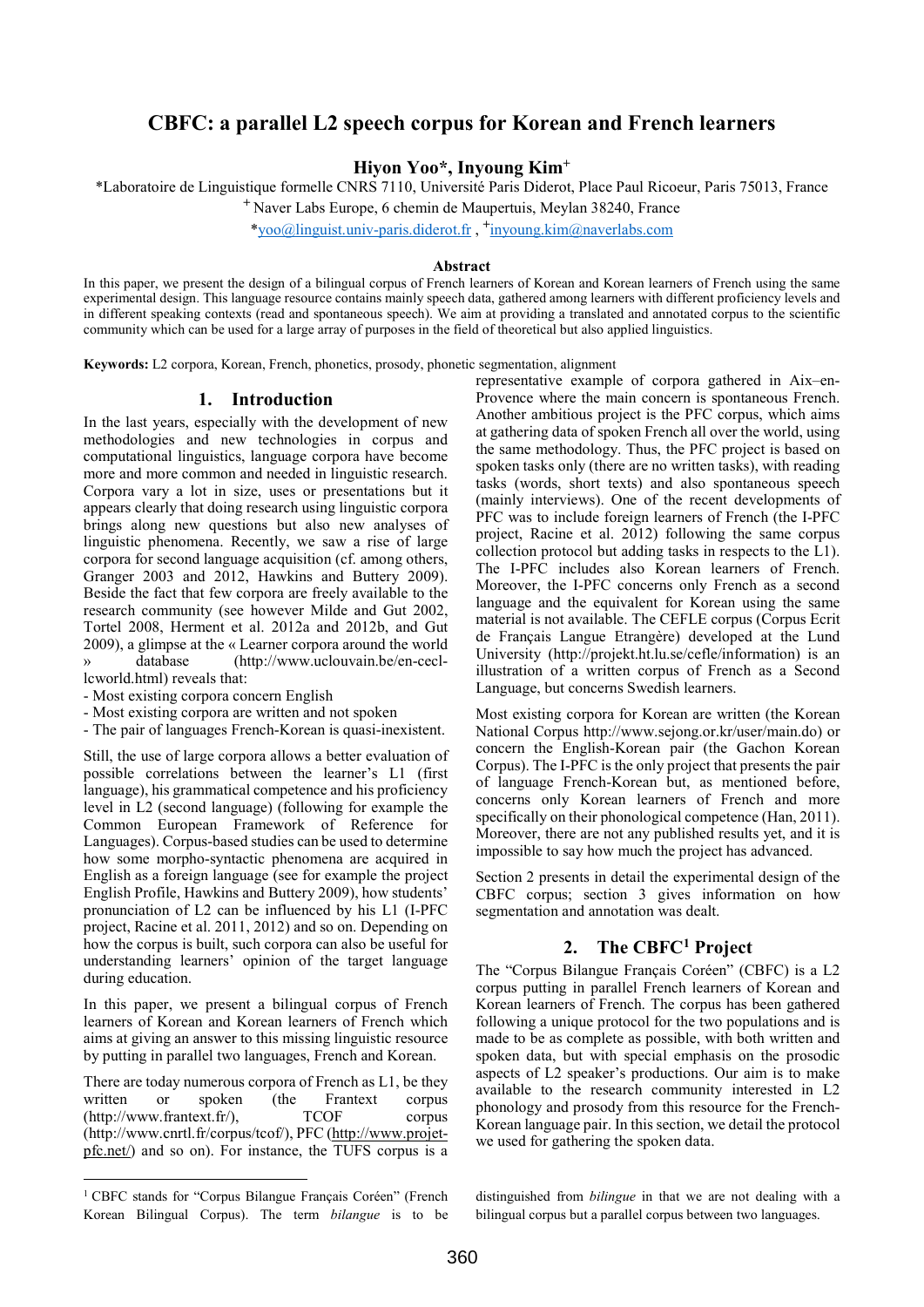### 2.1 Subjects and Recording Procedure

A total of 22 subjects participated to the recordings of the speech data: one native speaker for each language, and 10 learners for each language. We established a linguistic profile for each speaker, with information concerning their knowledge of other languages, their L2 proficiency and so on. Some of the detail of the participants is given in tables 1 and 2.

| French<br>subjects<br>for $L2$<br>Korean | $Age^*$ | Level** | <b>Bilingual</b>    | Other known<br>second languages  |
|------------------------------------------|---------|---------|---------------------|----------------------------------|
| F01                                      | 18      | 2y      |                     | English, German                  |
| F <sub>02</sub>                          | 17      | 4y      |                     | English, Arabic,<br>Spanish      |
| F03                                      | 18      | 3y      | Lingala             | English, Spanish                 |
| F04                                      | 17      | 3y      | Turkish             | English, Spanish,                |
| F <sub>05</sub>                          | 27      | 2y      | Antillian<br>creole | English, Russian                 |
| F <sub>06</sub>                          | 18      | 1.5y    | Lingala             | English,<br>Italian,<br>Spanish, |
| F07                                      | 17      | 2.5y    | Italian             | English, Italian                 |
| <b>F08</b>                               | 19      | 5y      |                     | English, Russian,<br>Italian     |
| F09                                      | n/a     | 6m      |                     |                                  |
| F10                                      | n/a     | 2y      |                     |                                  |

| Korean<br>subjects<br>for $L2$<br>French | Age <sup>*</sup> | ${\rm Level}^{**}$ | Stay in<br>France" | <b>Education</b>                     |
|------------------------------------------|------------------|--------------------|--------------------|--------------------------------------|
| M <sub>01</sub>                          | 23               | 1y                 | 21d                | International relations              |
| F01                                      | 19               | 2y                 | 15d                | French language and<br>literature    |
| F <sub>02</sub>                          | 15               | 5y                 | 15d                | French language<br>and<br>literature |
| F <sub>03</sub>                          | 21               | 1m                 | 15d                | Economy                              |
| F <sub>04</sub>                          | 16               | 5v                 | 1m                 | French language<br>and<br>literature |
| M <sub>02</sub>                          | 19               | 4y                 | n/a                | French language<br>and<br>literature |
| F05                                      | 26               | 8y                 | 8y                 | Costumier                            |
| M <sub>03</sub>                          | 25               | 3.7y               | 3.7y               | Cinema                               |
| F06                                      | 20               | 7y                 | 7y                 | Architecture                         |
| M <sub>04</sub>                          | 31               | 3y                 | 3y                 | Pianist                              |

Table 1: Details of French and Korean participants: \*age when subject started learning L2, \*\* years of study, \*period time of staying at the immerging country;  $years(y)$ , months(m), days(d)

Recording sessions took place at the recording room of University Paris Diderot in France. We used a portable Roland R-26 and a XLR microphone. Each recording session lasted from 40 to 80 minutes depending on the subject. The subjects had the possibility to make a pause between two different tasks.

As subjects were recruited in Paris, the two language groups show different characteristics. As it is shown in Table 1, Korean participants had English as the only second language, and only one female participant considered herself as bilingual. There were several languages learned as second language, and five French participants considered themselves as bilingual. Korean participants

had various education background compared to French who were recruited at the department of Korean language in Paris Diderot University.

#### 2.2 The Corpus

The corpus is based on the COREIL protocol which was initially developed for the English/French (Delais-Roussarie and Yoo 2011) and extended to other language pairs such as Spanish/French (see Santiago, F. & E. Delais-Roussarie. (2012), Delais-Roussarie, Santiago, F. & Yoo H. 2015)). It is inspired by the AGILE corpus Voormann, H. & U. Gut. 2008, Gut 2009. This protocol which was initially designed for the study of L2 intonation and phrasing presents the advantage to be modular, and it is easy to add or remove tasks. It can also be adapted following the performance level of speakers. We thus enriched the initial protocol in order to obtain specific type of sentences.

We distinguish in this corpus three different groups of tasks:

- **Reading**
- Spontaneous Speech in monologue, dialogues, and interviews.
- ToBI questionnaire

The reading task is composed by three different texts: small monologues, small dialogues like those which appear in learners' textbooks (see Figure 1) and an excerpt of Little Prince (from Saint Exupéry). The texts are rich in type of sentences, and therefore, we expect subjects to produce various intonational contours in order to signal interrogatives or other illocutionary forces.

| Server: Bonjour. Une table pour deux personnes ?               |
|----------------------------------------------------------------|
| Client: Oui, nous sommes deux. Vous avez un espace non-        |
| fumeur?                                                        |
| Server: Bien sûr. Vous préférez cette table, ou celle-ci, près |
| de la fenêtre ?                                                |
| Client: <i>Plutôt celle-ci</i> .                               |
| Server: Très bien. Installez-vous. Voici le menu.              |

Figure 1: Example of a dialogue reading task in L2 French

Spontaneous speech was obtained during four different tasks:



Figure 2: Images used for the image description task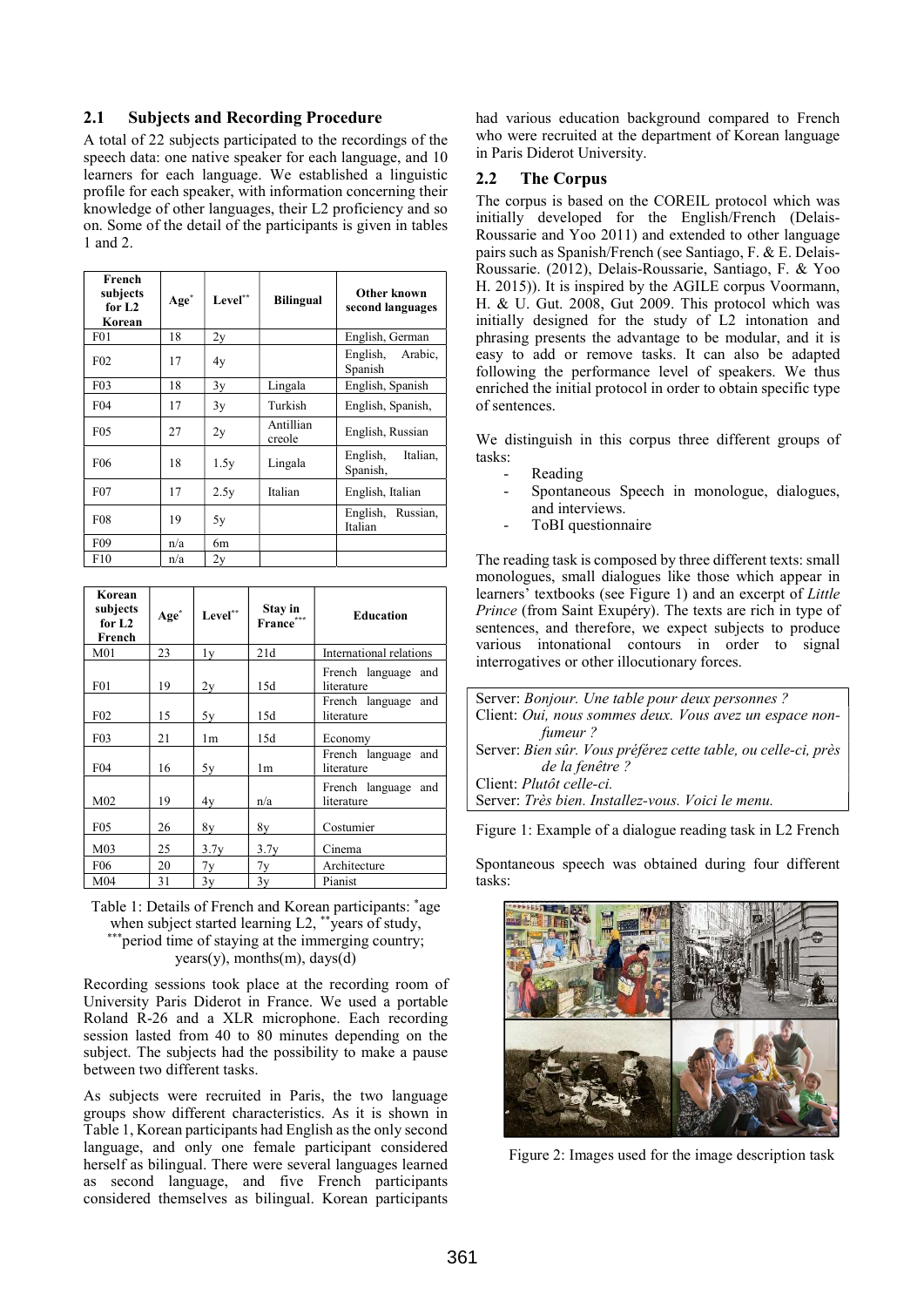- Image description: subjects are invited to describe and comment freely the image which is shown. Figure 1 gives an idea of the type of images they had to describe.
- Question guided monologue: the examiner asks questions and subjects are invited to answer freely.
- Questionnaire completion: subjects are provided with a questionnaire they had to fill, after interviewing the examiner.
- "Who am I?" game: subjects are invited to play a game where they had to ask questions in order to guess the face their co-gamer has chosen. Figure 3 gives an example of the type of data that were obtained. The motivation of the game setup is to obtain interrogative type of sentences with a coherent context given to each participant.

| - mari-ga<br>hair-NOM      | noranseg-iejo<br>yellow-DEC (Is the hair yellow?) |
|----------------------------|---------------------------------------------------|
| $-$ ne (Yes.)              |                                                   |
| - kopsulmari-ejo           |                                                   |
|                            | curly-DEC (Does he or she has curly hairs?)       |
| - jak'an (A little)        |                                                   |
| $-$ luk'a (Lucas?)         |                                                   |
| - madzajo                  |                                                   |
| correct-DEC (It's correct) |                                                   |

Figure 3: Example of data from the who am I? game task

For the last task, we used the ToBI questionnaire used for gathering data of the IARI project and intonation in romance (Frota S. & Prieto P. 2015). In this project, the idea was to adopt the same framework and the same methodology in order to obtain comparable intonational contours for romance languages. This kind of questionnaire presents the advantage to force the subjects to perform certain utterances for a specific given context. However, it is a rather difficult task for beginners or intermediate learners.

Table 3 gives a mean value of the speech time for each task.

| <b>L2</b> French          |                   | Mean speech time<br>(minutes) |
|---------------------------|-------------------|-------------------------------|
| Read speech               | Texts             | 2.6                           |
|                           | Petit Prince      | 3.7                           |
|                           | Dialogues         | 4.5                           |
| Spontaneous               | Monologue (Q-R)   | 16                            |
| speech                    | Image describing  | 5.3                           |
|                           | Free questionings | 5.3                           |
|                           | Questioning game  |                               |
| <b>Ouestionnaire ToBI</b> |                   | 20                            |
| TOTAL.                    |                   | 66                            |

| <b>L2 Korean</b>          |                   | Mean speech time<br>(minutes) |
|---------------------------|-------------------|-------------------------------|
| Read speech               | Texts             |                               |
|                           | Dialogues         | 8.6                           |
| Spontaneous               | Monologue (Q-R)   | 14.2                          |
| speech                    | Image describing  | 5.8                           |
|                           | Free questionings | 4.6                           |
|                           | Ouestioning game  | 7.1                           |
| <b>Ouestionnaire ToBI</b> |                   | 28                            |
| TOTAL                     |                   | 73.3                          |

Table 3: Speech time by speech type for L2 French and L2 Korean

### 3. Segmentation and Annotation

As noted by Lüdeling and Hirschmann (2015), coding the learners' errors is a difficult task and it is important to minimize interpretation. For the moment, we proceeded at an orthographic transcription of the data. We then used semi-automatic tools in order to provide a segmentation and an annotation at the segmental level.

### 3.1 French Productions

French productions were aligned using the EasyAlign software (Goldman 2011). EasyAlign is an executable software that can be used in Windows environment only, which adds a plugin into the Praat software (2017). When provided with an orthographic transcription of the sound file, it gives as a result is a multi-tier annotation within the Textgrid in Praat, offering a segmentation into phones and words.



by a Korean learner (M01, L2 French)

Figure 4 gives an image caption of the segmentation and annotation obtained after manual correction of the boundaries. EasyAlign provides five different tiers (phone, syllable, word, phonetization and orthographic level).

# 3.2 Korean Productions

Since the EasyAlign software is not yet available for Korean, we had to use another tool for segmenting and annotating Korean data. Korean data were aligned with the automatic alignment function supplied in the 'Interval' menu in Praat (version 6.0.25). The automatic alignment is proposed for many languages, and we tested the available option 'Korean-test'. We selected all the option boxes, i.e., 'word', 'phonemes', 'silences', and this function creates two subordinate tiers; '/word' tier and a '/phon' tier.



Figure 5: Image caption of a sentence in Korean produced by a French learner (F05, L2 Korean)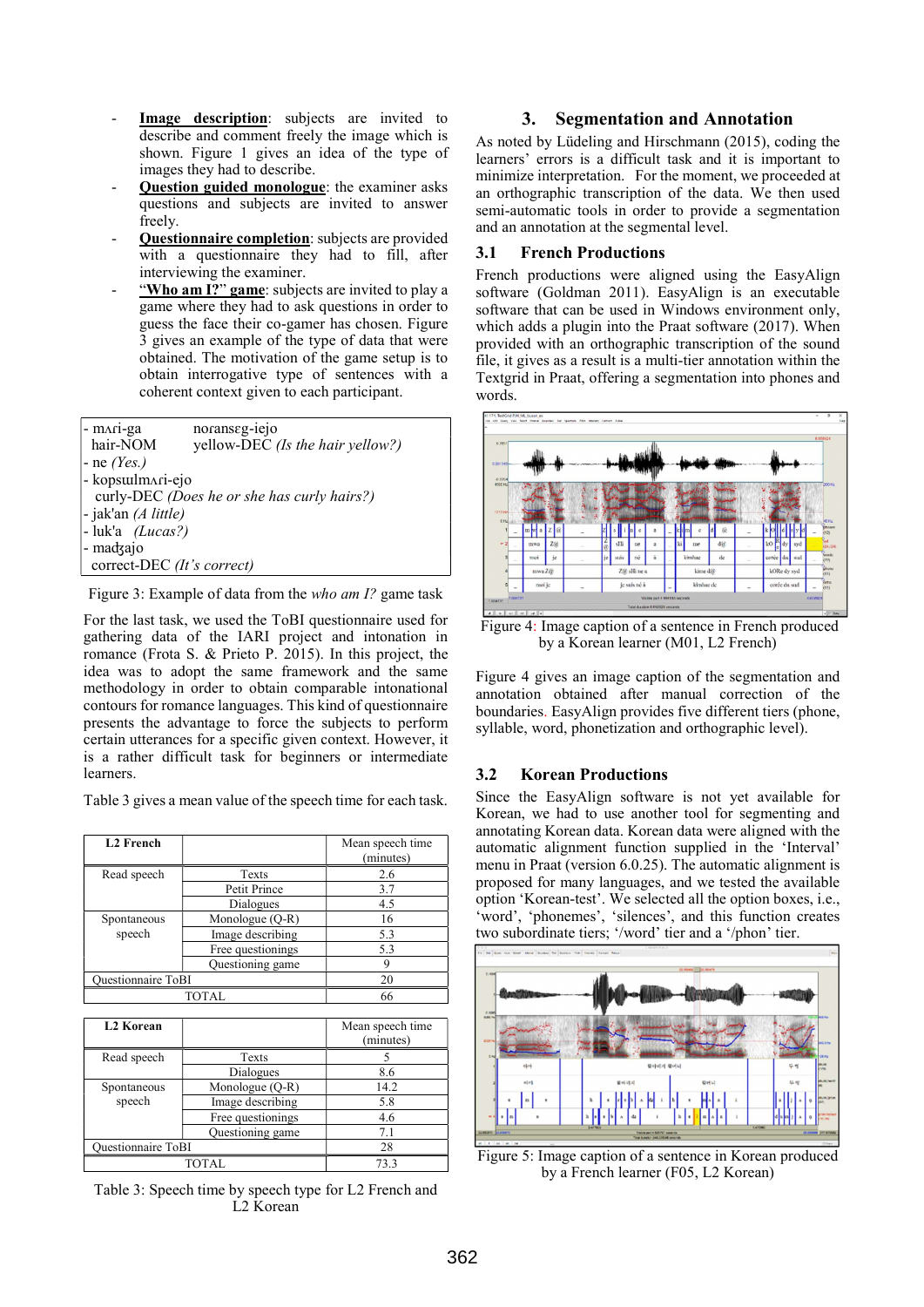When Korean orthograph hangul is correctly transcribed and aligned in an interval tier (tier1 in Figure 5, named chunk), the second /word tier and the third /phon tier are created automatically within the boundary aligned to the first tier. The /word tier creates an oejeol unit, which can be a lexical word or a combination of a lexical word with a grammatical morpheme in Korean grammar. Consequently, when two lexical words are aligned as one unit in the first interval tier, the /word boundary of the two tiers between the words should be corrected also. Additionally, most of the time, the coda /l/ is ignored, and Korean intervocalic velar lenis stop is transcribed as /q/, and /ɡ/ transcribes initial velar lenis stop by the automatic aligner. The fourth tier is duplicated from the third and manually corrected (tier 4).

 In addition to the three tiers of segmentation and annotation, a prosody tier and a misc(miscellaneous) tier are created for the prosody annotation(Figure 6). The prosodic tier is completed manually, and the misc tier serves for remarks.



 Figure 6: Example of an alignment after correction of the /phon tier and two additional tiers for prosody (F05, L2 Korean)

### 4. Conclusions and Perspectives

In this paper, we present the experimental design of a parallel L2 learner corpus for the pair of languages Korean/French. We aim at providing raw but controlled parallel material for research in comparative linguistics, (with special attention to syntax, morphology, phonology and prosody), but also in applied linguistics, and bring to teachers, material for building assessments and language evaluation tools. We believe that such a parallel corpus can enable to evaluate the weight and role of the learner L1 as well as the differences and/or similarities between L1 and L2 acquisition. We will contribute at bringing to the scientific community working on Korean and French but also second language acquisition a valuable linguistic resource, and more collaborations to be established.

At the moment, we are finalizing annotation corrections for Korean data, and we are working on the deposition of the linguistic resource.

### 5. Acknowledgements

This project was initiated by co-funding from University Paris Diderot and Seoul National University, and followed by Labex Empirical Foundations for Linguistics funding.